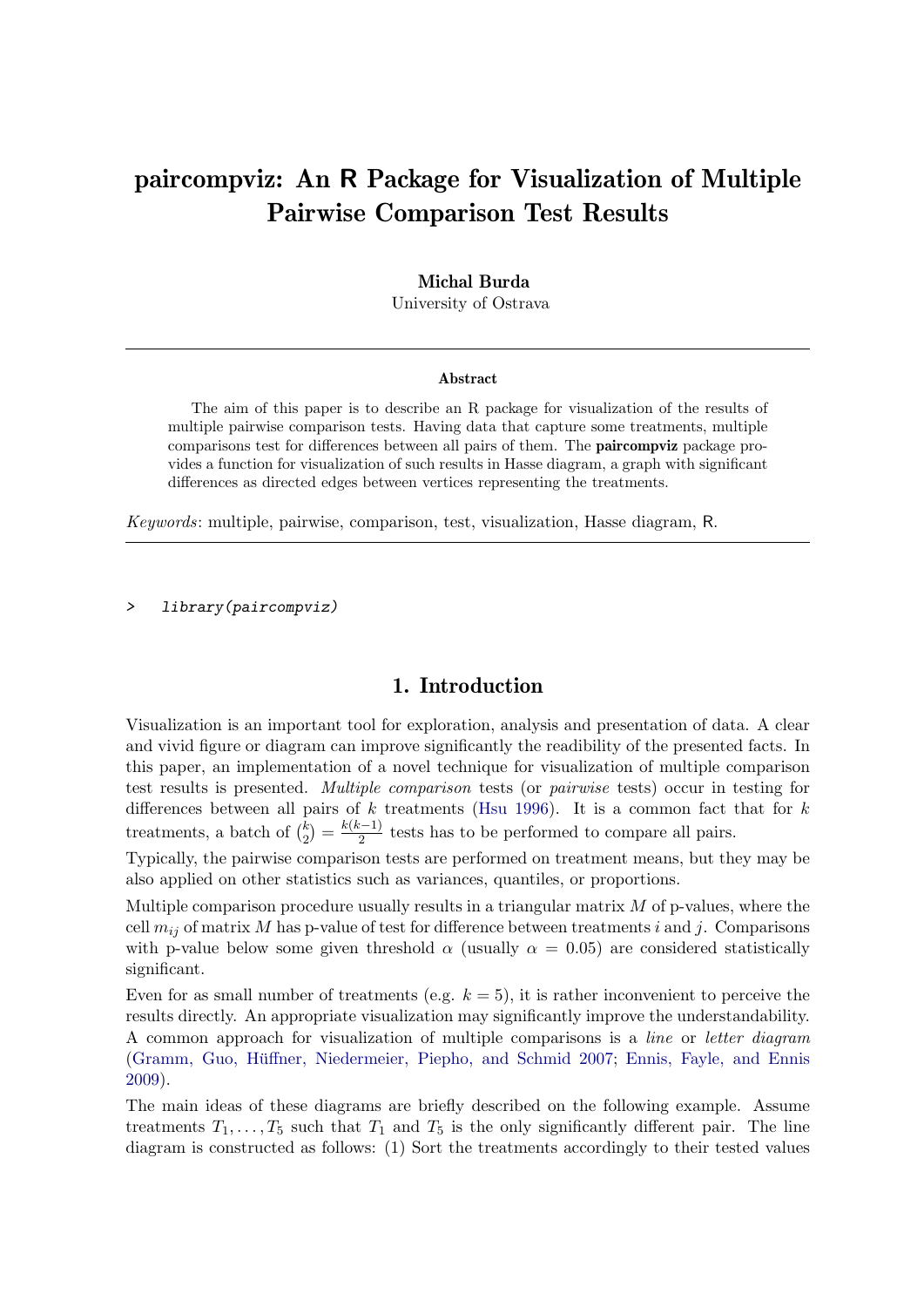<span id="page-1-1"></span>

|                  |  |  |  |                    | $T_1$ $T_2$ $T_3$ $T_4$ $T_5$ $T_1$ $T_2$ $T_3$ $T_4$ $T_5$ |   |          |  |  |
|------------------|--|--|--|--------------------|-------------------------------------------------------------|---|----------|--|--|
|                  |  |  |  |                    | $a_{-}$                                                     | a | $\alpha$ |  |  |
|                  |  |  |  |                    |                                                             |   | b        |  |  |
|                  |  |  |  |                    |                                                             |   |          |  |  |
| (a) Line diagram |  |  |  | (b) Letter diagram |                                                             |   |          |  |  |

<span id="page-1-0"></span>Figure 1: Diagrams of treatments  $T_1, \ldots, T_5$  such that only treatments  $T_1$  and  $T_5$  are significantly different, i.e. treatments underlined with the same line or sharing a common letter are not (significantly) different.

|                  |    |    | $T_1$ $T_2$ $T_3$ $T_4$ $T_5$ |                |
|------------------|----|----|-------------------------------|----------------|
| $\boldsymbol{a}$ |    |    | $\it a$                       |                |
| b                | h  |    |                               |                |
|                  |    | С  | С                             | с              |
|                  | d. | d, |                               | $\overline{d}$ |

<span id="page-1-2"></span>Figure 2: An example of letter diagram for which the corresponding line diagram can not be constructed.

(e.g. mean) into increasing order. (2) Draw a line under all largest groups of treatments such that no pair of treatments in that group is significantly different. Since there are two groups of pairwise-non-significant treatments, the resulting line diagram contains two lines – see Figure  $1(a)$ .

Some authors (e.g. [Piepho](#page-11-3) [\(2000\)](#page-11-3)) prefer to use letters instead of lines, because it is sometimes not possible to represent all statements of significance by a diagram with non-interrupted lines. The general idea is to replace each line of the line diagram with a letter – see letter diagram in Figure [1\(b\)](#page-1-1) that is equivalent to line diagram in Figure [1\(a\).](#page-1-0)

Consider now the only significant treatments be pairs  $(T_1, T_5), (T_1, T_3), (T_2, T_4)$ . A corresponding letter diagram is depicted in Figure [2.](#page-1-2) For that case, a line diagram does not exist since it is not possible to draw all lines without interrupting them [\(Piepho](#page-11-3) [2000;](#page-11-3) [Gramm](#page-11-1) et al. [2007\)](#page-11-1).

Letter diagrams can be quite complicated even for such simple setting as in the previous example. Since letter diagrams visualize groups of non-significant treatments, it may be sometimes hard to immediately determine the significantly different pairs of treatments.

Therefore the package **paircompviz**, a novel R implementation of the visualization technique based on Hasse diagrams, is presented in this paper. Unlike letter diagrams, Hasse diagrams explicitly depict the significant pairs in an easy-understandable way. Moreover, additional visual information can be introduced within the diagrams, such as treatment means, sample sizes or p-values. The author believes that Hasse diagrams provide a vivid and easily understandable alternative to letter diagrams for visualization of the all-pairwise comparison test results.

### 2. Hasse Diagrams

<span id="page-1-3"></span>Before describing the proposed visualization technique, some important notions have to be defined.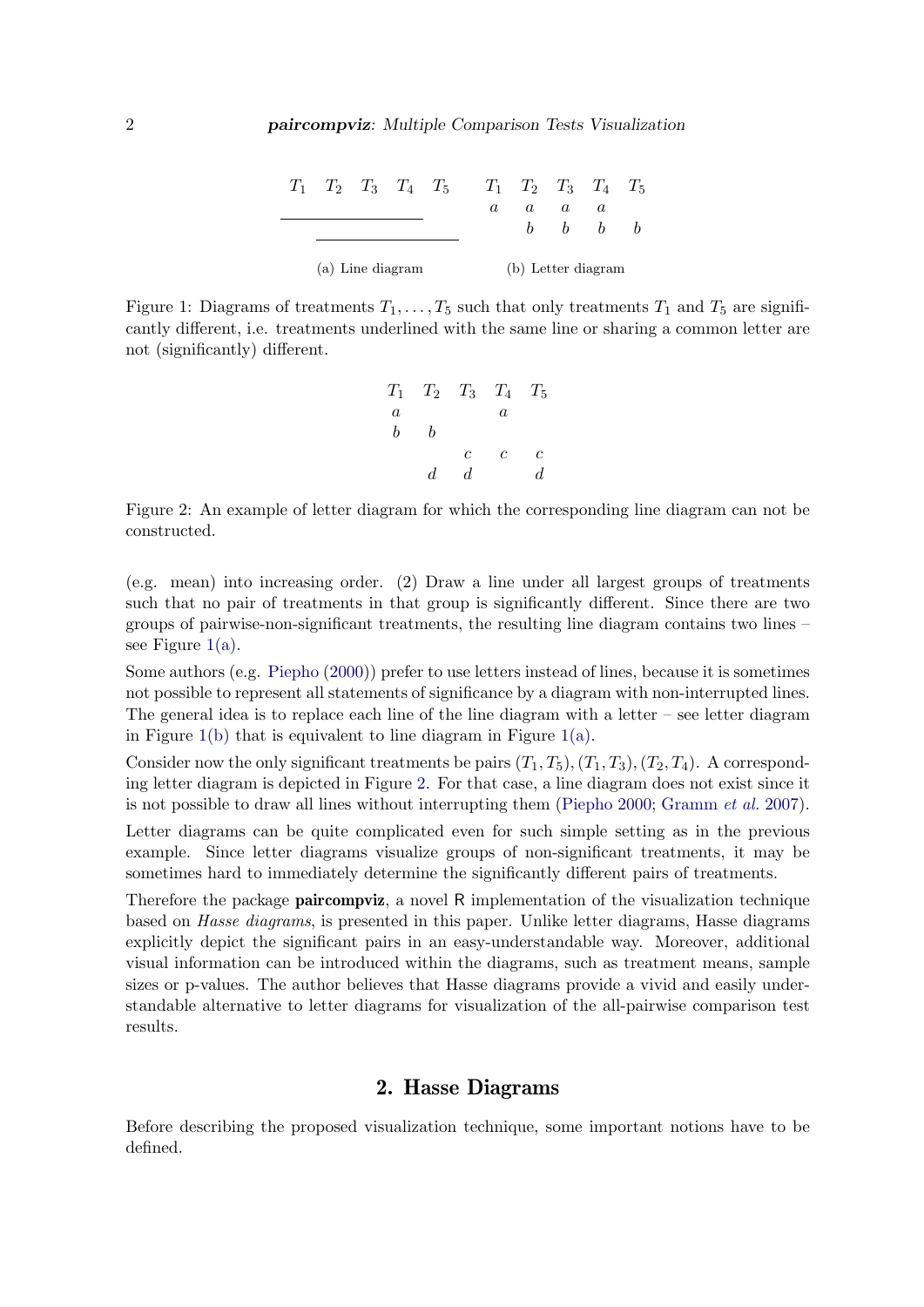

<span id="page-2-0"></span>Figure 3: An illustrative Hasse diagram (see the example in section [2\)](#page-1-3).

A partial order is a binary relation  $Q \subseteq P \times P$ , which is reflexive, antisymmetric, and transitive. A partially ordered set is a set  $P$  equipped with a partial order relation  $Q$ .

Hasse diagram is a simple picture of a finite partially ordered set. It is a graph with each member of a set P being represented as a vertex. A directed edge is drawn downwards from vertex y to vertex x if and only if  $(x, y) \in Q$ ,  $x \neq y$ , and there is no such z that  $(x, z) \in Q \wedge (z, y) \in Q$ . Each edge must be connected to exactly two vertices: its two endpoints. In other words,  $x, y \in Q$  iff y is positioned above x and there exists a path from  $y$  to  $x$ .

*Example.* Consider Hasse diagram in Fig. [3.](#page-2-0) As can be seen, node  $\vec{A}$  is greater than all other nodes except  $H$ , because there exists a path from  $A$  to any other node except  $H$ . Nodes C and D are incomparable, although they are both greater than  $E$ ,  $F$  and  $G$ . Node  $H$  is incomparable with any other node. The whole partial order relation is:  $\{(B, A), (C, B),\}$  $(C, A), (D, A), (E, C), (E, B), (E, A), (E, D), (F, E), (F, C), (F, B), (F, A), (F, D), (G, E),$  $(G, C), (G, B), (G, A), (G, D), (A, A), (B, B), (C, C), (D, D), (E, E), (F, F), (G, G), (H, H)$ .

### 3. Visualization of All-Pairwise Comparison Tests

<span id="page-2-1"></span>Consider now an all-pairwise comparison test  $\tau$  of statistic  $\psi$  on k treatments  $T_1, \ldots, T_k$ . Let  $\psi(T_i)$  denote a value of statistic  $\psi$  on treatment  $T_i$ . For instance, if  $\psi$  would be a mean, then  $\psi(T_i)$  would denote the mean value of treatment  $T_i$ . Let  $\tau(T_i, T_j) < \alpha$  denote statistically significant difference between treatments  $T_i$  and  $T_j$  at the significance level  $\alpha$  (e.g.  $\tau$  could be a two sample Student's  $t$ –test).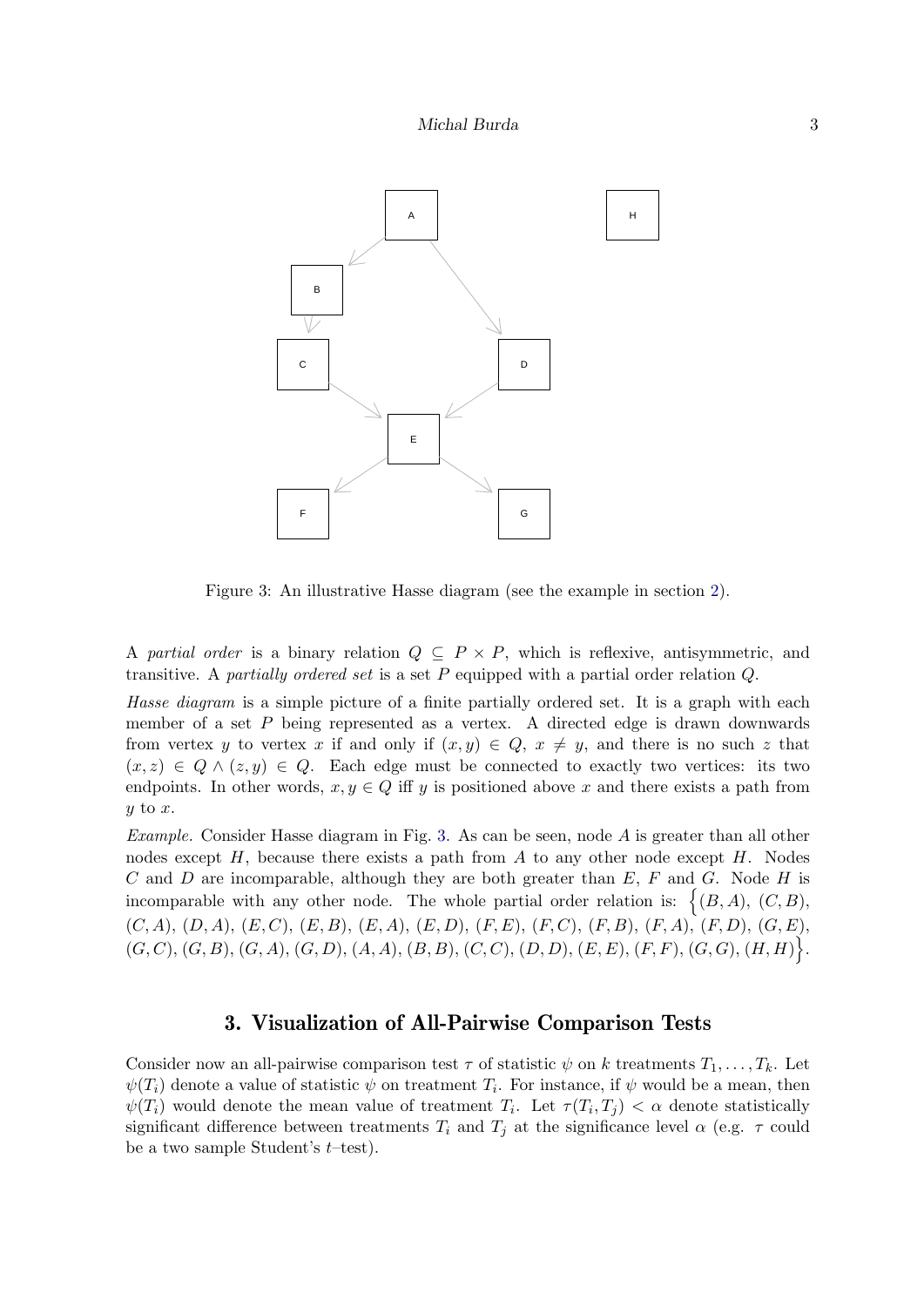If a relation

<span id="page-3-0"></span>
$$
H = \left\{ (T_i, T_j) \mid i = j \lor \left( \psi(T_i) < \psi(T_j) \land \tau(T_i, T_j) < \alpha \right) \right\} \tag{1}
$$

is a partial order on  $\{T_1, \ldots, T_k\}$ , it can be depicted as a Hasse diagram.

Function paircomp of the paircompviz package is intended to create Hasse diagrams from the result  $H$  of multiple comparisons. Graph rendering is performed with the **Rgraphviz** package [\(Gentry, Long, Gentleman, Falcon, Hahne, Sarkar, and Hansen](#page-11-4) [2013\)](#page-11-4).

As an example, consider a cholesterol dataset from the multcomp package by [Hothorn,](#page-11-5) [Bretz, and Westfall](#page-11-5) [\(2008a\)](#page-11-5). It contains measures of cholesterol response (cholesterol\$response) to 5 treatments (cholesterol\$trt).

```
> library(multcomp)
> head(cholesterol)
   trt response
1 1time 3.8612
2 1time 10.3868
3 1time 5.9059
4 1time 3.0609
5 1time 7.7204
6 1time 2.7139
```
Let us perform a pairwise Student's  $t$  test on response grouped by  $\text{trt}:$ 

```
> pairwise.t.test(cholesterol$response, cholesterol$trt)
```
Pairwise comparisons using t tests with pooled SD

data: cholesterol\$response and cholesterol\$trt

1time 2times 4times drugD 2times 0.06400 -4times 0.00023 0.06870 - drugD 2.8e-07 0.00053 0.06870 drugE 1.1e-12 2.1e-09 2.7e-06 0.00139

P value adjustment method: holm

We can see many statistically significant results (for significance level  $\alpha = 0.05$ ), however, it is not immediately clear, which group response is greater than other etc. Let us depict the results in a Hasse diagram (see Fig. [4\)](#page-4-0):

#### > paircomp(obj=cholesterol\$response, grouping=cholesterol\$trt, test="t")

The obj argument is for a response vector and grouping is for a grouping factor.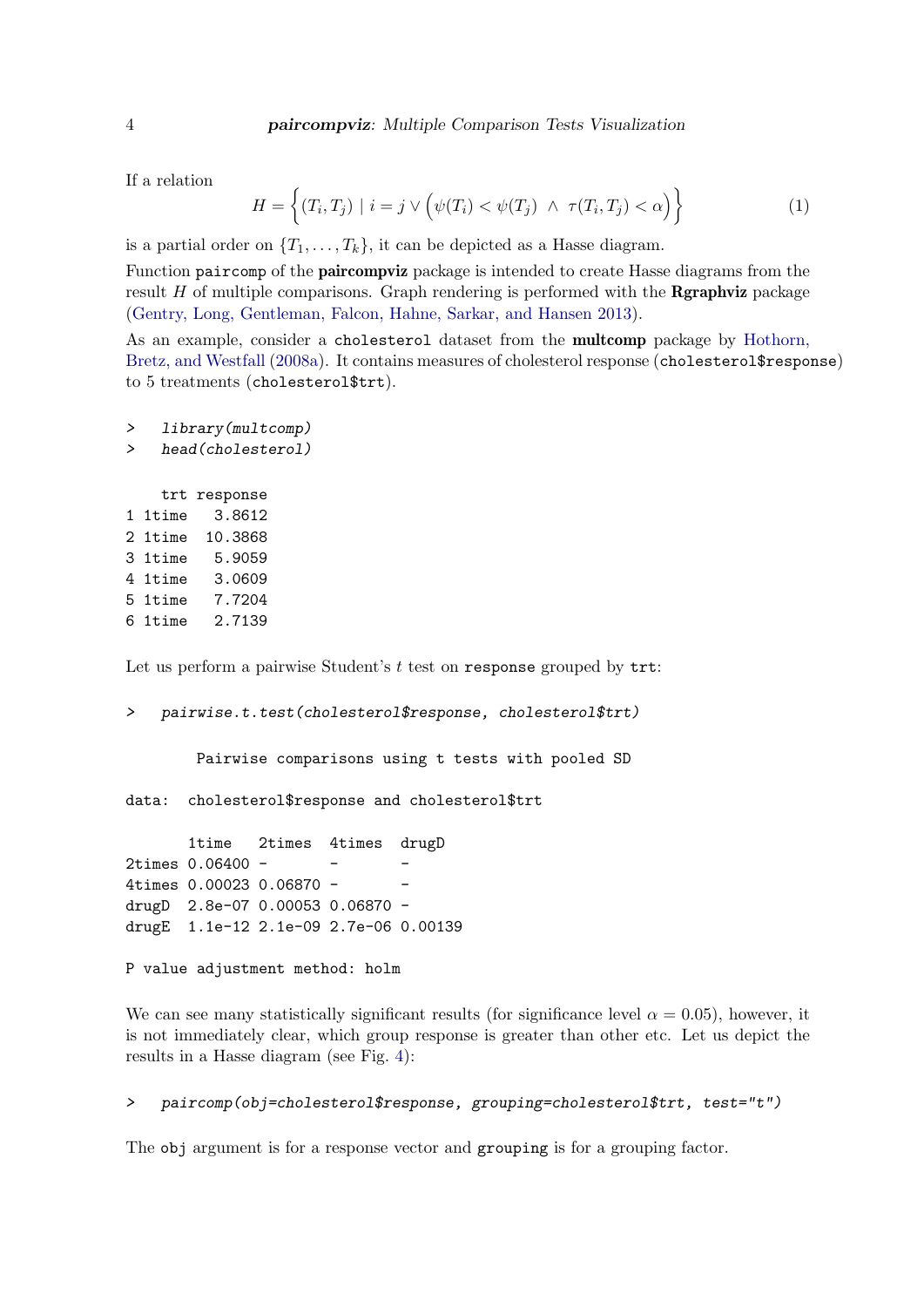

#### **Pairwise comparisons on cholesterol\$response by cholesterol\$trt using t tests with pooled SD and holm p−value adjustment**

<span id="page-4-0"></span>Figure 4: Hasse diagram from pairwise t test on the cholesterol data

The test argument specifies the type of pairwise tests. Possible values are: "t", "prop", and "wilcox", for t test, proportion test and Wilcoxon rank sum test, respectively. See also stats package functions pairwise.t.test, pairwise.prop.test and pairwise.wilcox.test for details.

Other function arguments are: level, main, visualize, result, draw and compress. The last argument is described separately in section [3.2.](#page-5-0)

The level argument is for setting the significance threshold  $\alpha$  (default is 0.05), main specifies the diagram title. If result is TRUE, the test statistics are also returned from the paircomp function. Diagram drawing can be disabled by setting draw to FALSE.

The visualize argument is a vector of string flags that enable drawing of some additional graphical information into the diagram. The meaning of the flags depends on the type of the test being used ( $t$  test, Wilcoxon test, or proportion test). If "position" is present in the vector, the vertices background color is derived from mean, median, or proportion, respectively, "size" enables vertices sizes to correspond to sample sizes, and finally, the presence of "pvalue" enables p-value labels along with edges as well as varying edge thickness corresponding to p-value of the comparison test.

There may be also other arguments passed to the paircomp function. They are transparently forwarded to the underlying pairwise comparison tests functions (pairwise.t.test, pairwise.prop.test, or pairwise.wilcox.test). For instance, a different p-value adjustment method may be required. For that, a p. adjust.method argument exists in the underlying functions:

```
> paircomp(InsectSprays$count, InsectSprays$spray, test="t",
             + compress=TRUE, p.adjust.method="bonferroni")
```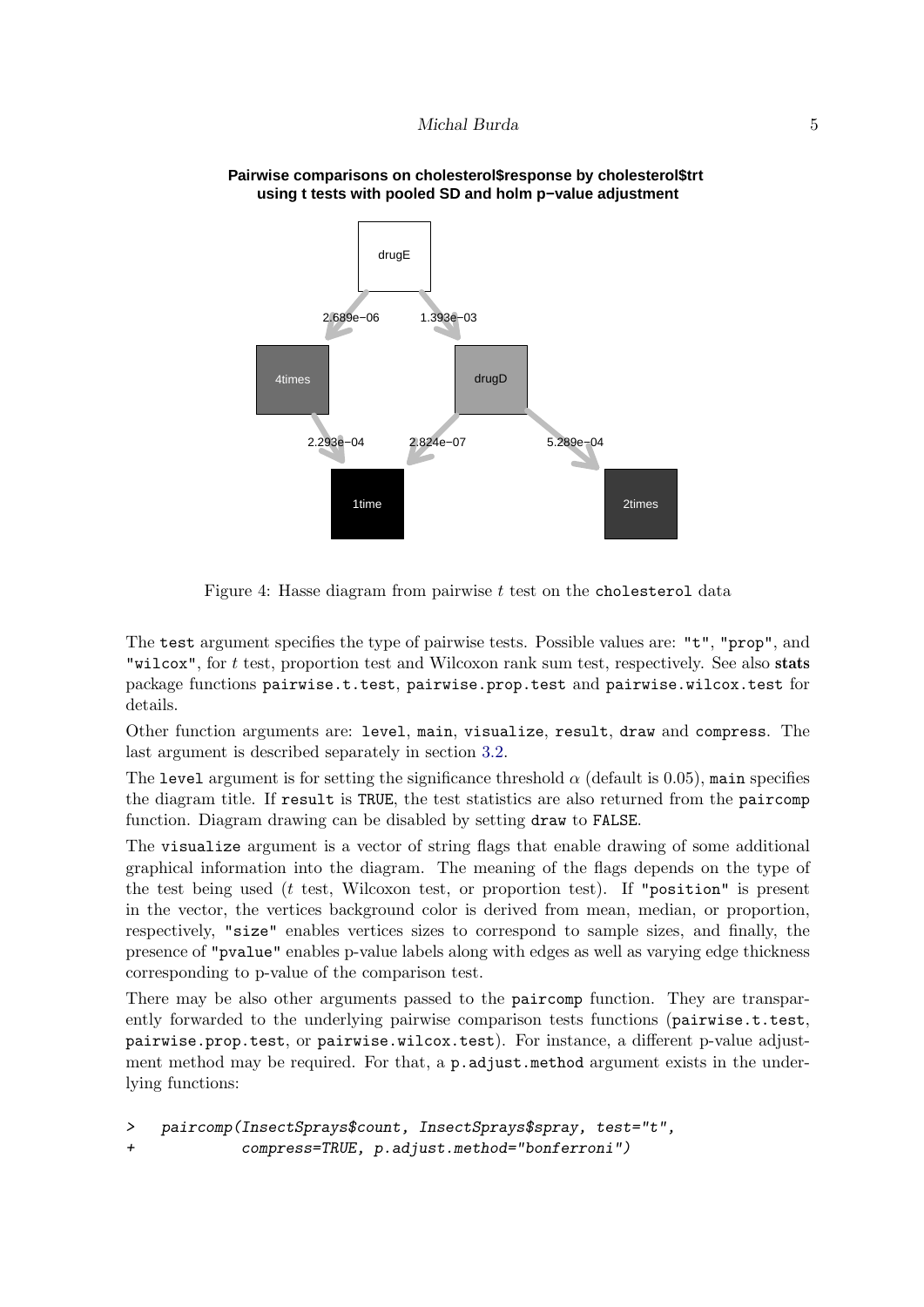See help pages for more details.

### 3.1. Displaying Pairwise Comparisons Provided by the multcomp Package

Another method for pairwise comparisons is provided by the multcomp package [\(Hothorn](#page-11-5) [et al.](#page-11-5) [2008a\)](#page-11-5). Moreover, that package allows to depict box-plots enriched with compact letter display that was discussed in section [1.](#page-0-0) The **multcomp** package provides Tukey's test for multiple comparisons by the glht function. Results from that function may also be passed to paircomp in order to generate a Hasse diagram from it. An example on car90 dataset from the rpart package [\(Therneau, Atkinson, and Ripley](#page-12-0) [2013\)](#page-12-0) follows:

```
> library(rpart) # for car90 dataset
> library(multcomp) # for glht() and cld() functions
> aovR <- aov(Price ~ Type, data = car90)
> glhtR <- glht(aovR, linfct = mcp(Type = "Tukey"))
> paircomp(glhtR, compress=FALSE)
```
Compare Hasse diagram in Fig. [5](#page-6-0) with compact letter display in Fig. [6:](#page-6-1)

```
> cldR <- cld(glhtR)
> par(max=c(4, 3, 5, 1))> plot(cldR)
```
#### <span id="page-5-0"></span>3.2. Edge Compression

Sometimes, the pairwise comparison tests may yield in such bipartite setting that each pair of nodes of some two node subsets is inter-connected (without any intra-edge between nodes of the same subset).

More specifically, let U, V be non-empty sets of vertices,  $U \cup V \subseteq \{T_1, T_2, \ldots, T_n\}$ ,  $U \cap V = \emptyset$ , such that for each  $u \in U$  and  $v \in V$  there exists an edge from u to v. (The number of such edges equals  $|U| \cdot |V|$ .) Starting from  $|U| > 2$  and  $|V| > 2$ , the Hasse diagram may become too complicated and hence confusing. Therefore, a compress argument exists in the paircomp function that enables "compression" of the edges in such a way that a new "dot" node  $w$  is introduced and  $|U| \cdot |V|$  edges between sets U and V are replaced with  $|U| + |V|$  edges from set U to node w and from node w to set V. See figures [7](#page-7-0) and [8](#page-7-1) for resulting diagrams of the following commands:

```
> paircomp(InsectSprays$count, InsectSprays$spray, test="t",
+ compress=FALSE)
```

```
> paircomp(InsectSprays$count, InsectSprays$spray, test="t",
+ compress=TRUE)
```
# 4. Notes on Partial Orderness of Multiple Comparisons

The ability of visualizing all-pairwise comparisons in Hasse diagram relies on whether relation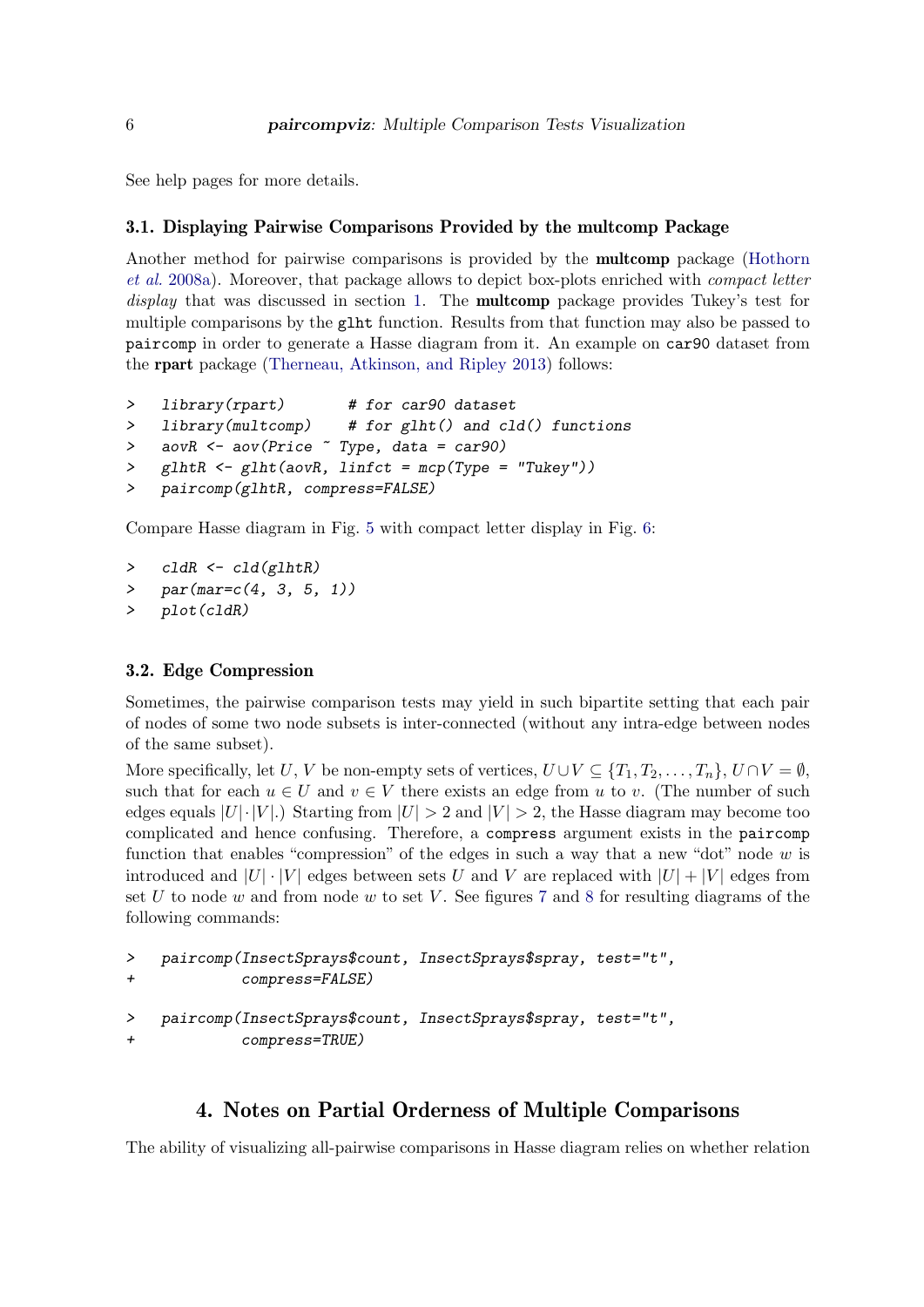

#### **Pairwise comparisons on Price by Type using two sided Tukey test**

Figure 5: Hasse diagram from results of the glht function. Corresponding compact letter display is depicted in Fig. [6](#page-6-1) below.

<span id="page-6-0"></span>

<span id="page-6-1"></span>Figure 6: Box-plot with compact letter display on top, as generated by the multcomp package. Please compare with the equivalent Hasse diagram in Fig. [5.](#page-6-0)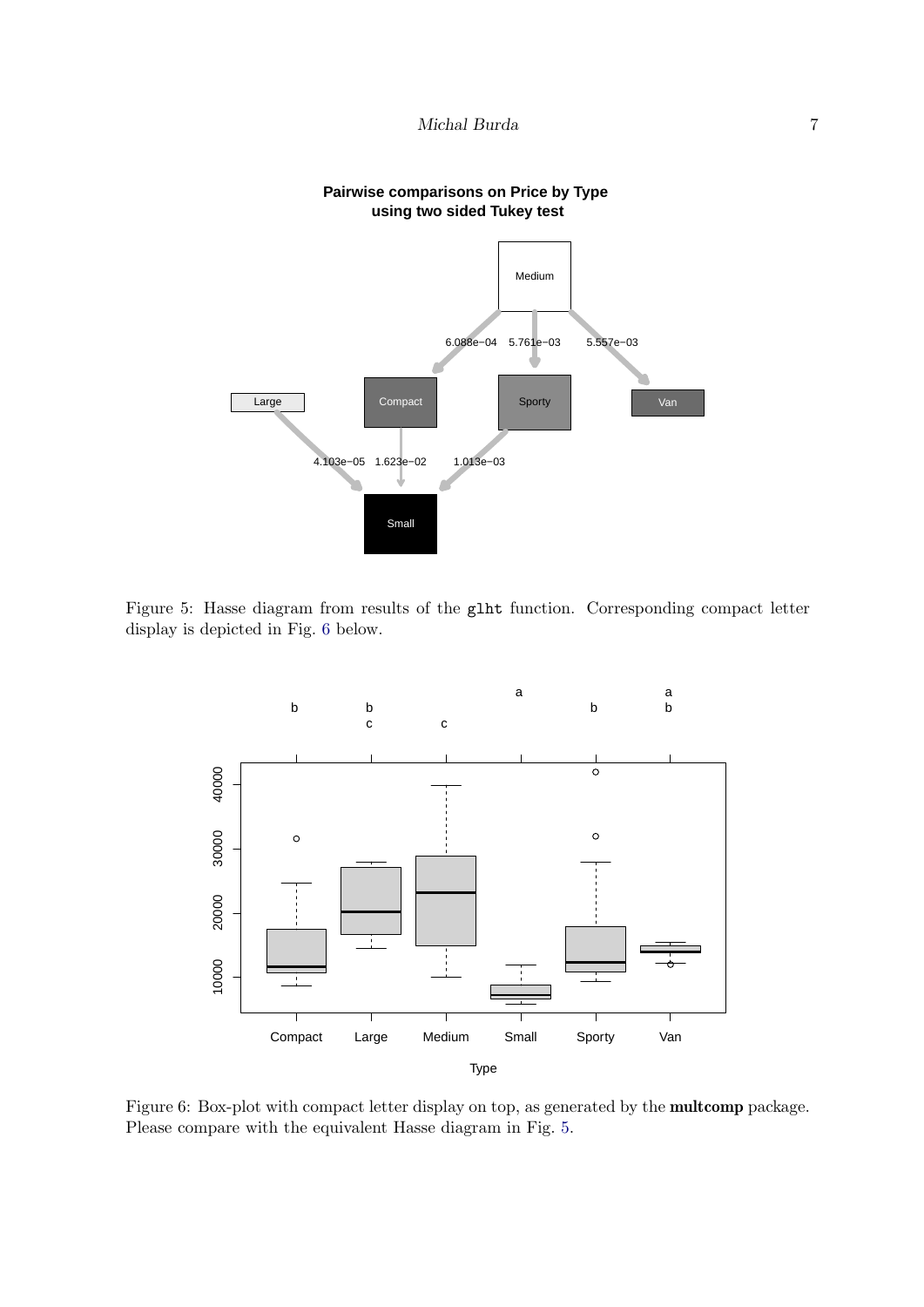

**Pairwise comparisons on InsectSprays\$count by InsectSprays\$spray using t tests with pooled SD and holm p−value adjustment**

<span id="page-7-0"></span>Figure 7: Hasse diagram without compressed edges, i.e. generated by function paircomp with argument compress=FALSE (compare with Fig. [8\)](#page-7-1)



**Pairwise comparisons on InsectSprays\$count by InsectSprays\$spray using t tests with pooled SD and holm p−value adjustment**

<span id="page-7-1"></span>Figure 8: Hasse diagram with edges being compressed by introducing a "dot" edge, i.e. generated by function paircomp with argument compress=TRUE (compare with Fig. [8\)](#page-7-1)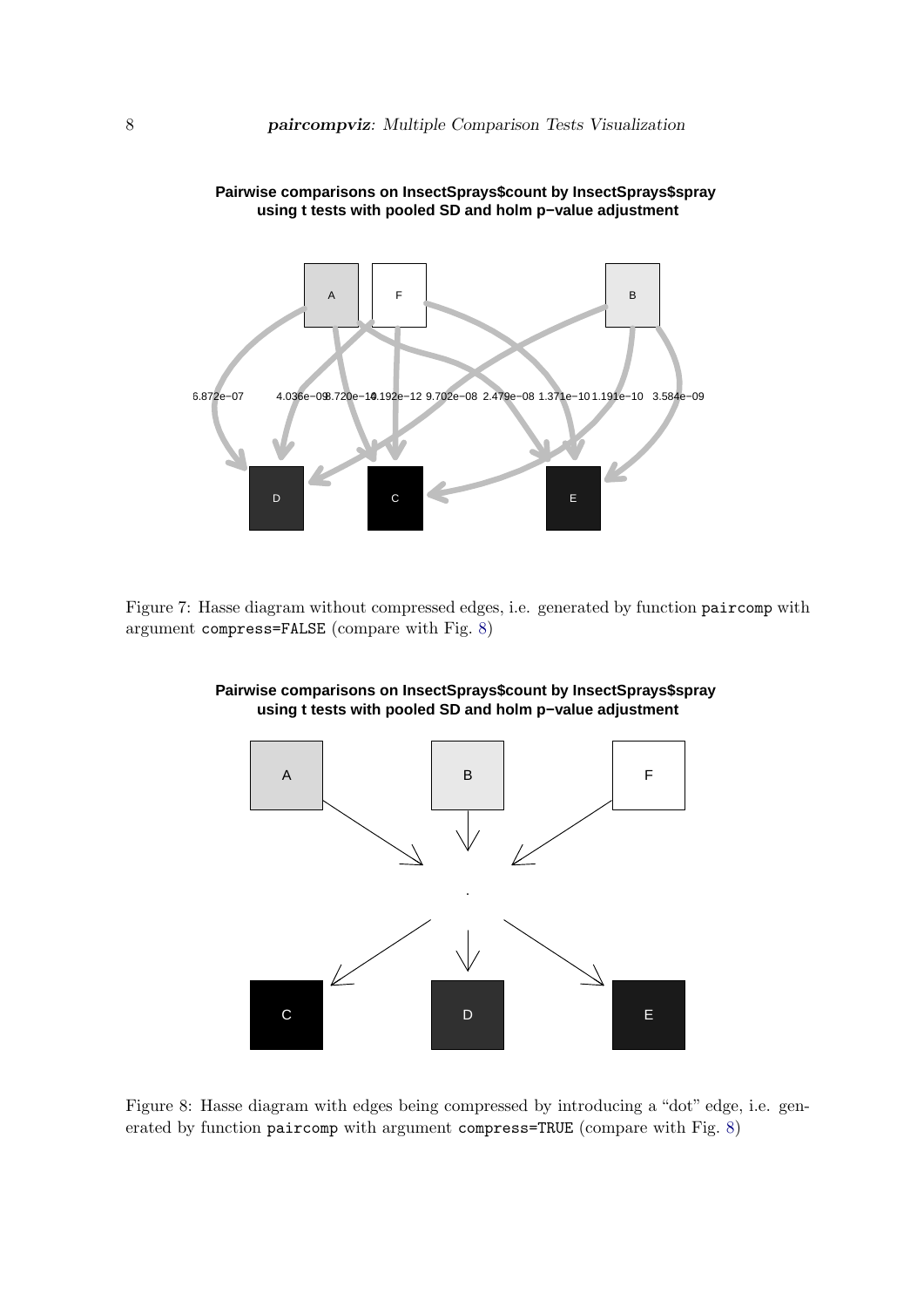$H$  (see equation [1\)](#page-3-0) is a partial order. Generally, it is not true for all possible data. For instance, consider artificial data,  $b$ rokentrans<sup>[1](#page-8-0)</sup>, that is a part of the **paircompviz** package:

```
> data("brokentrans")
> tapply(brokentrans$x, brokentrans$g, mean)
       1 2 3
8.240625 42.215852 95.239536
> pairwise.t.test(brokentrans$x, brokentrans$g, pool.sd=FALSE)
       Pairwise comparisons using t tests with non-pooled SD
data: brokentrans$x and brokentrans$g
```

```
1 2
2 1.3e-11 -
3 3.5e-09 3.3e-10
```
P value adjustment method: holm

For level argument set to  $\alpha = 10^{-9}$ , we obtain  $H = \{(1, 2), (2, 3), (1, 1), (2, 2), (3, 3)\}$ , which is clearly not a partial order because of broken transitivity between 1 and 3. The paircomp function would stop with an error, in this case.

Although there do theoretically exist data such that its pairwise comparisons does not form a partial order and thus are not viewable in Hasse diagrams, it is rational to estimate the frequency of such settings in real life. For that purpose, a simple experiment was performed by utilizing datasets from packages cluster [\(Maechler, Rousseeuw, Struyf, Hubert, and Hornik](#page-11-6) [2012\)](#page-11-6), coin [\(Hothorn, Hornik, van de Wiel, and Zeileis](#page-11-7) [2008b\)](#page-11-7), datasets [\(R Core Team](#page-12-1) [2013\)](#page-12-1), lattice [\(Sarkar](#page-12-2) [2008\)](#page-12-2), MASS [\(Venables and Ripley](#page-12-3) [2002\)](#page-12-3), multcomp [\(Hothorn](#page-11-5) *et al.* [2008a\)](#page-11-5), party, reshape2 [\(Wickham](#page-12-4) [2007\)](#page-12-4), rpart [\(Therneau](#page-12-0) et al. [2013\)](#page-12-0), strucchange [\(Zeileis, Leisch,](#page-12-5) [Hornik, and Kleiber](#page-12-5) [2002\)](#page-12-5), survival [\(Therneau](#page-12-6) [2012\)](#page-12-6) and vcd [\(Meyer, Zeileis, and Hornik](#page-11-8) [2012\)](#page-11-8).

From that packages, all datasets were added to the experiment, if they contained a factor column with at least 3 levels. For all combinations of factor and numeric columns, various multiple comparison tests were performed and the cases with broken transitivity condition counted. Table [1](#page-9-0) summarizes the frequencies of the numbers of grouping levels of datasets used in the experiment.

As can be seen in table [2,](#page-9-1) among 3150 different test cases, only 3 of them, all made with the Wilcoxon rank sum test, suffered from broken transitivity that prevented the resulting Hasse diagram to exist. Table [3](#page-9-2) provides details about that datasets.

From that we can conclude, that although theoretically possible, broken partial orderness of multiple comparisons appears very seldom, in real data.

<span id="page-8-0"></span><sup>&</sup>lt;sup>1</sup>brokentrans is an artificial dataset that was generated from random numbers in order to provide an example of broken partial orderness with the t-test.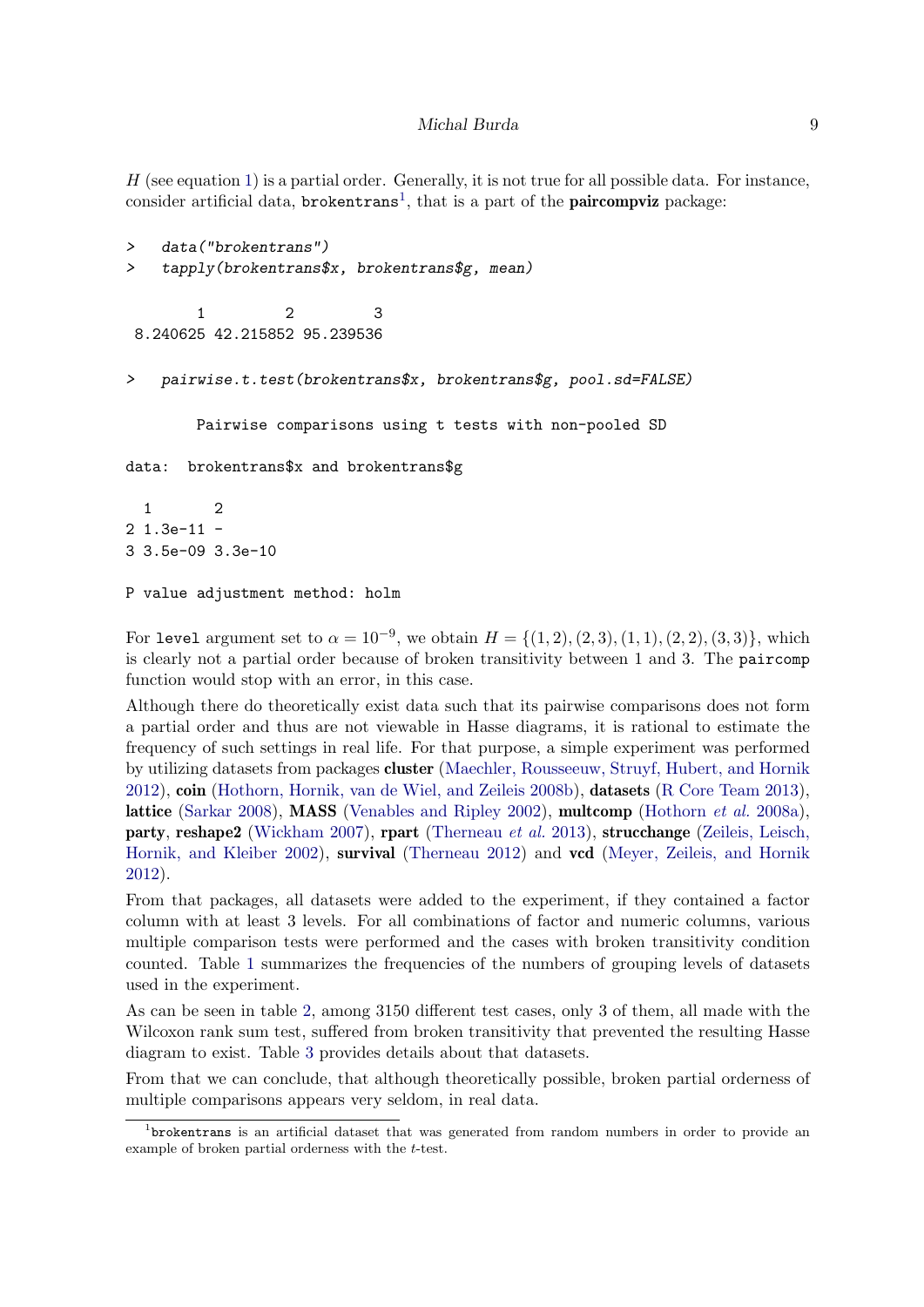<span id="page-9-0"></span>

| levels    |     |               | 6  |        |      |    |     |     |
|-----------|-----|---------------|----|--------|------|----|-----|-----|
| frequency |     | 1428 1087 137 | 81 | $50\,$ | 28   | 64 | 134 | 19  |
| levels    |     | 14            | 20 | 21     | - 36 | 46 | 52  | 180 |
| trequency | -51 |               | 6  |        |      |    |     |     |

Table 1: The distribution of the numbers of grouping factors' levels used in the experiment.

<span id="page-9-1"></span>Table 2: Occurences of broken transitivity in multiple comparison tests performed on many datasets from various R packages.

| test                                 | broken. |     |
|--------------------------------------|---------|-----|
| Tukey test                           |         | 559 |
| Wilcoxon rank sum test               | 3.      | 567 |
| pairwise comparisons for proportions |         | 894 |
| t-test with pooled SD                |         | 570 |
| t-test without pooled SD             |         | 557 |

<span id="page-9-2"></span>Table 3: Settings at which broken transitivity appeared in the experiment.

|             | package dataset |     | obi grouping             | levels test |                           |
|-------------|-----------------|-----|--------------------------|-------------|---------------------------|
| vcd         |                 |     | Bundesliga Year HomeTeam |             | 52 Wilcoxon rank sum test |
| $\rm vcd$   |                 |     | Bundesliga Year AwayTeam |             | 52 Wilcoxon rank sum test |
| <b>MASS</b> | Boston          | tax | rad                      |             | 9 Wilcoxon rank sum test  |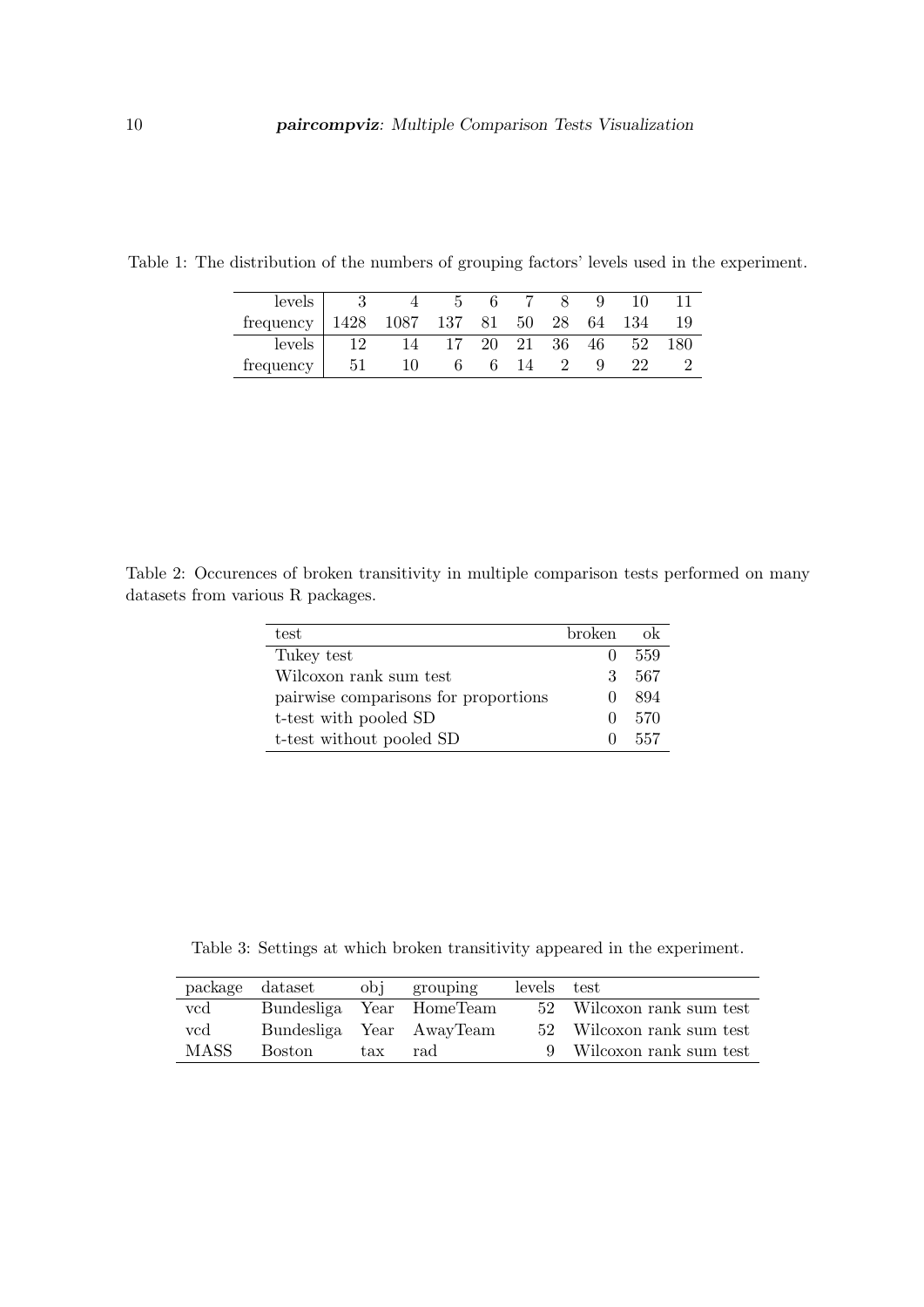#### Michal Burda 11

# 5. Direct Hasse Diagram Plot

The paircompviz package also provides a function, hasse, for direct visualization of a Hasse diagram defined by an adjacency matrix. Prior plotting, transitive edges have to be removed from the adjacency matrix. That can be done by using transReduct function. For instance, the Hasse diagram in Fig. [3](#page-2-0) was generated by the subsequent code:

```
> # create adjacency matrix
> e \leq matrix(c(0, 0, 0, 0, 0, 0, 0, 0,
+ 1, 0, 0, 0, 0, 0, 0, 0,
+ 1, 1, 0, 0, 0, 0, 0, 0,
+ 1, 0, 0, 0, 0, 0, 0, 0,
+ 1, 1, 1, 1, 0, 0, 0, 0,
+ 1, 1, 1, 1, 1, 0, 0, 0,
+ 1, 1, 1, 1, 1, 0, 0, 0,
+ 0, 0, 0, 0, 0, 0, 0, 0), nrow=8)
> # remove transitive edges
> e <- transReduct(e)
> # draw Hasse diagram
> hasse(e, v=LETTERS[1:8], main="")
```
The only required argument,  $e$ , must be an adjacency matrix with non-zero value  $e_{ij}$  if there has to be an edge from node i to node j. The values of matrix  $e$  are also used to determine edge line thickness.

Argument v is a vector of node labels, elab is a vector of edge labels, ecol for edge label colors, ebg for edge line colors, vcol and vbg for colors of node labels and background, vsize for node sizes, fvlab, fvcol, fvbg fvsize for dot node label (defaults to "."), foreground and background colors and size, febg and fesize set the color and size of edges starting or ending in a dot node. There also may be a diagram title specified in the main argument. Edge compression described in section [3](#page-2-1) can be turned on by setting the compress argument to TRUE.

## 6. Conclusion

The presented paircompviz package contains a function paircomp to draw a Hasse diagram from the results of multiple pairwise comparison tests. Nodes of the graph represent treatments, edges represent statistically significant difference. Optionally, the shape of the nodes and thickness of the edges respectively depict the size of the samples and strength of the differences.

The novel visualization method is compared to the existing compact letter display technique that is provided by the multcomp package. For large set of treatments (say more than 3), Hasse diagram combinded with box-plot and compact letter display provides clear and useful additional visual information.

Hasse diagrams may be produced from the results of the t-test, Wilcoxon rank sum test or proportion test, that is realized by the stats package [\(R Core Team](#page-12-1) [2013\)](#page-12-1) functions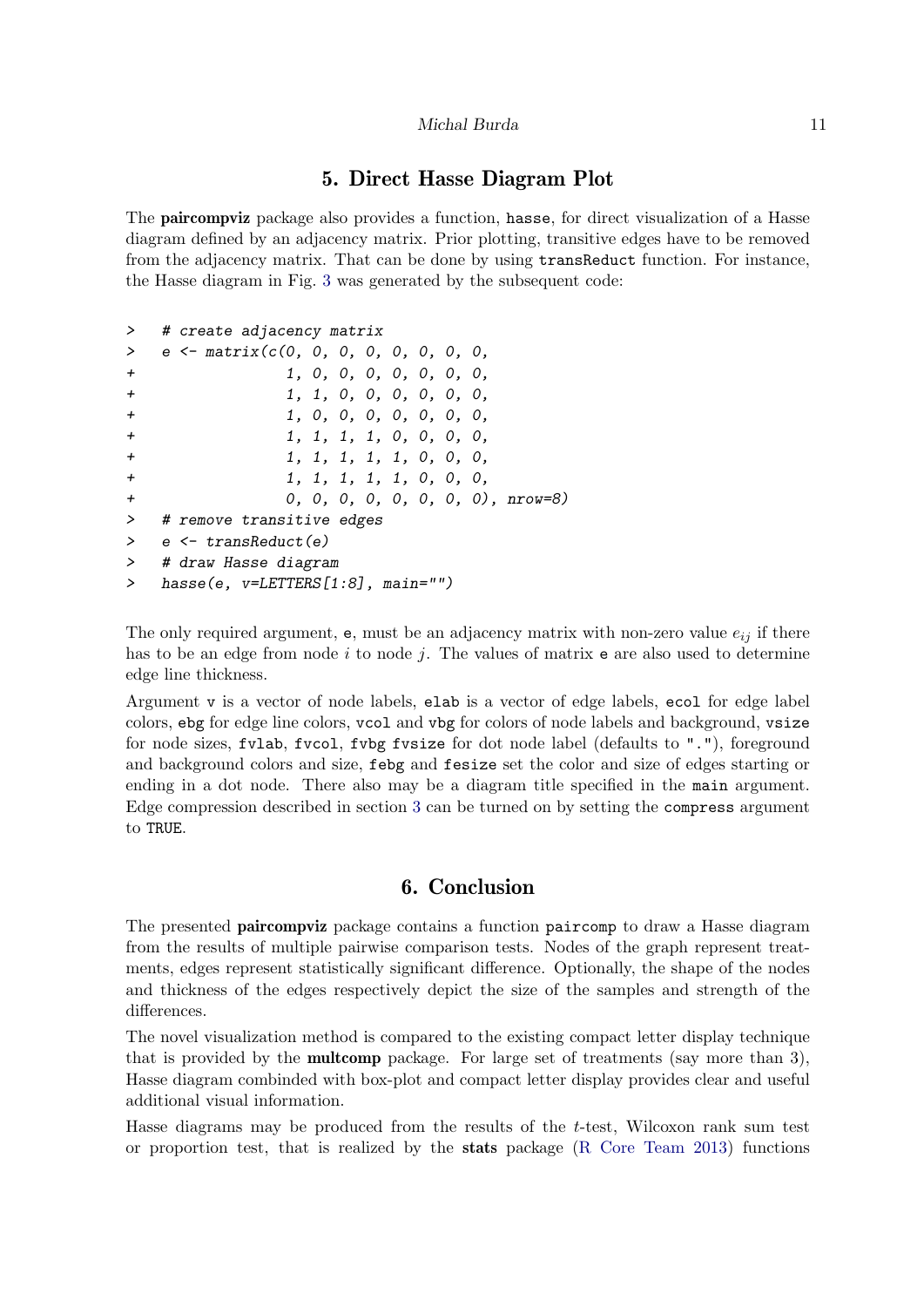pairwise.t.test, pairwise.wilcox.test or pairwise.prop.test, respectively. For convenience, paircomp also accepts results from **multcomp**'s [\(Hothorn](#page-11-5) *et al.* [2008a\)](#page-11-5) glht function that performs Tukey's test.

Hasse diagram can be constructed for results that partially order the treatments. Since it is theoretically not always the case, an experiment shows that pairwise comparisons violating partial orderness occur very seldom, in reality. From 567 trials of pairwise Wilcoxon rank sum test, partial order violation occured only 3 times. For other types of tests, the violation did not occur in any of more than 500 trials at all.

### Acknowledgment

This work was supported by the European Regional Development Fund in the IT4Innovations Centre of Excellence project (CZ.1.05/1.1.00/02.0070).

# References

- <span id="page-11-2"></span>Ennis JM, Fayle CM, Ennis DM (2009). "Reductions of letter displays." IFPress Research Papers.
- <span id="page-11-4"></span>Gentry J, Long L, Gentleman R, Falcon S, Hahne F, Sarkar D, Hansen KD (2013). Raraphviz: Provides plotting capabilities for R graph objects. R package version 2.4.0.
- <span id="page-11-1"></span>Gramm J, Guo J, Huffner F, Niedermeier R, Piepho HP, Schmid R (2007). "Algorithms ¨ for compact letter displays: Comparison and evaluation." Computational Statistics  $\mathcal{C}$ Data Analysis, 52(2), 725–736. URL [http://www.sciencedirect.com/science/article/](http://www.sciencedirect.com/science/article/B6V8V-4M524SJ-5/1/90030f70e3535bfc94af3604b41d8afc) [B6V8V-4M524SJ-5/1/90030f70e3535bfc94af3604b41d8afc](http://www.sciencedirect.com/science/article/B6V8V-4M524SJ-5/1/90030f70e3535bfc94af3604b41d8afc).
- <span id="page-11-5"></span>Hothorn T, Bretz F, Westfall P (2008a). "Simultaneous Inference in General Parametric Models." Biometrical Journal, 50(3), 346–363.
- <span id="page-11-7"></span>Hothorn T, Hornik K, van de Wiel MA, Zeileis A (2008b). "Implementing a Class of Permutation Tests: The coin Package." Journal of Statistical Software, 28(8), 1–23. URL <http://www.jstatsoft.org/v28/i08/>.
- <span id="page-11-0"></span>Hsu J (1996). Multiple comparisons: theory and methods. Chapman & Hall. ISBN 9780412982811. URL <http://www.google.com/books?id=8AK8PUbw3lsC>.
- <span id="page-11-6"></span>Maechler M, Rousseeuw P, Struyf A, Hubert M, Hornik K (2012). cluster: Cluster Analysis *Basics and Extensions.* R package version  $1.14.3$  — For new features, see the 'Changelog' file (in the package source).
- <span id="page-11-8"></span>Meyer D, Zeileis A, Hornik K (2012). vcd: Visualizing Categorical Data. R package version 1.2-13.
- <span id="page-11-3"></span>Piepho H (2000). "Multiple treatment comparisons in linear models when the standard error of a difference is not constant." Biometrical Journal, 42, 823–835.